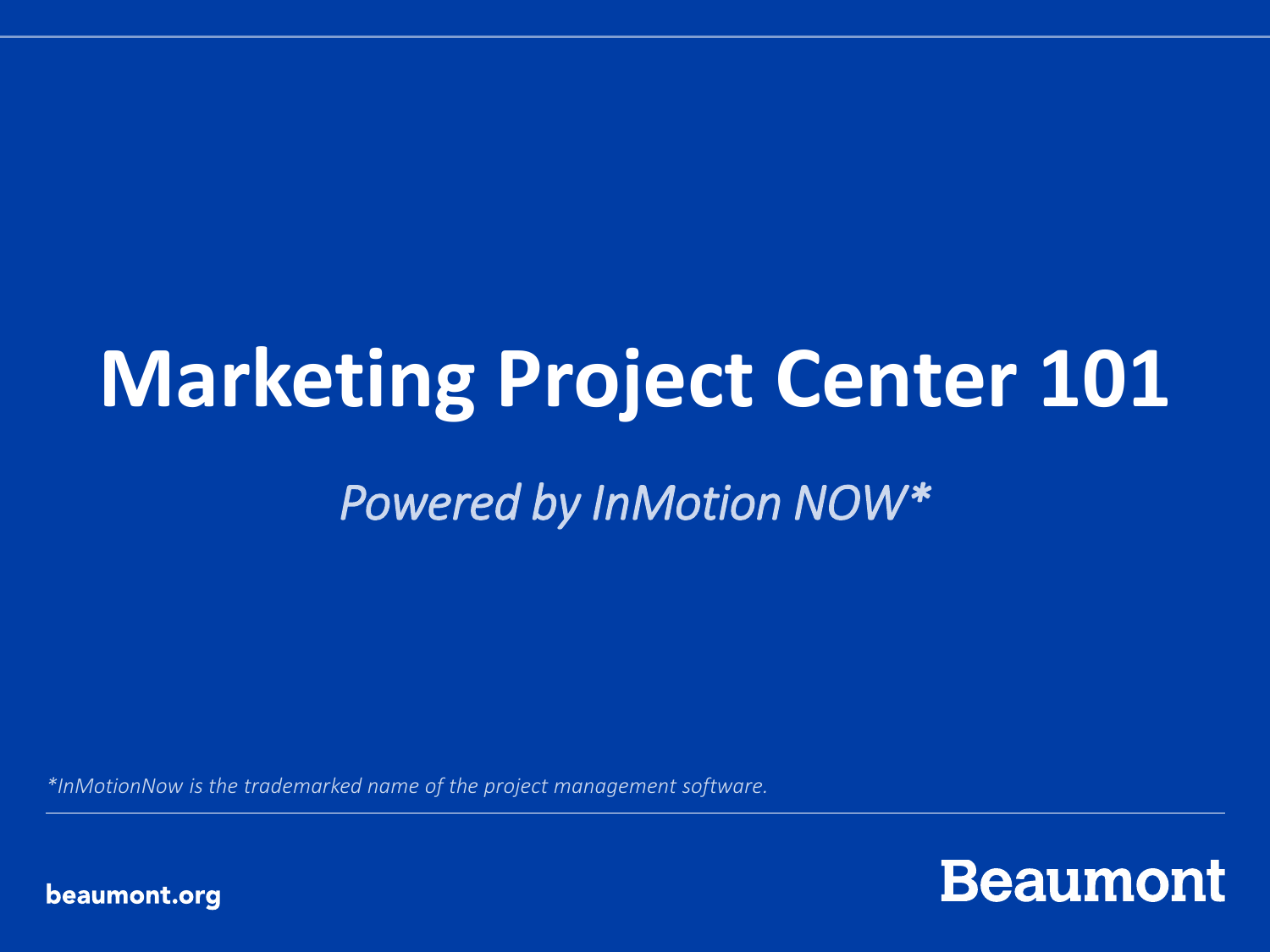# **Table of Contents**

How to register and login: Slide 3 Creating new requests: Slides 4-5 Managing reviews: Slides 6-13

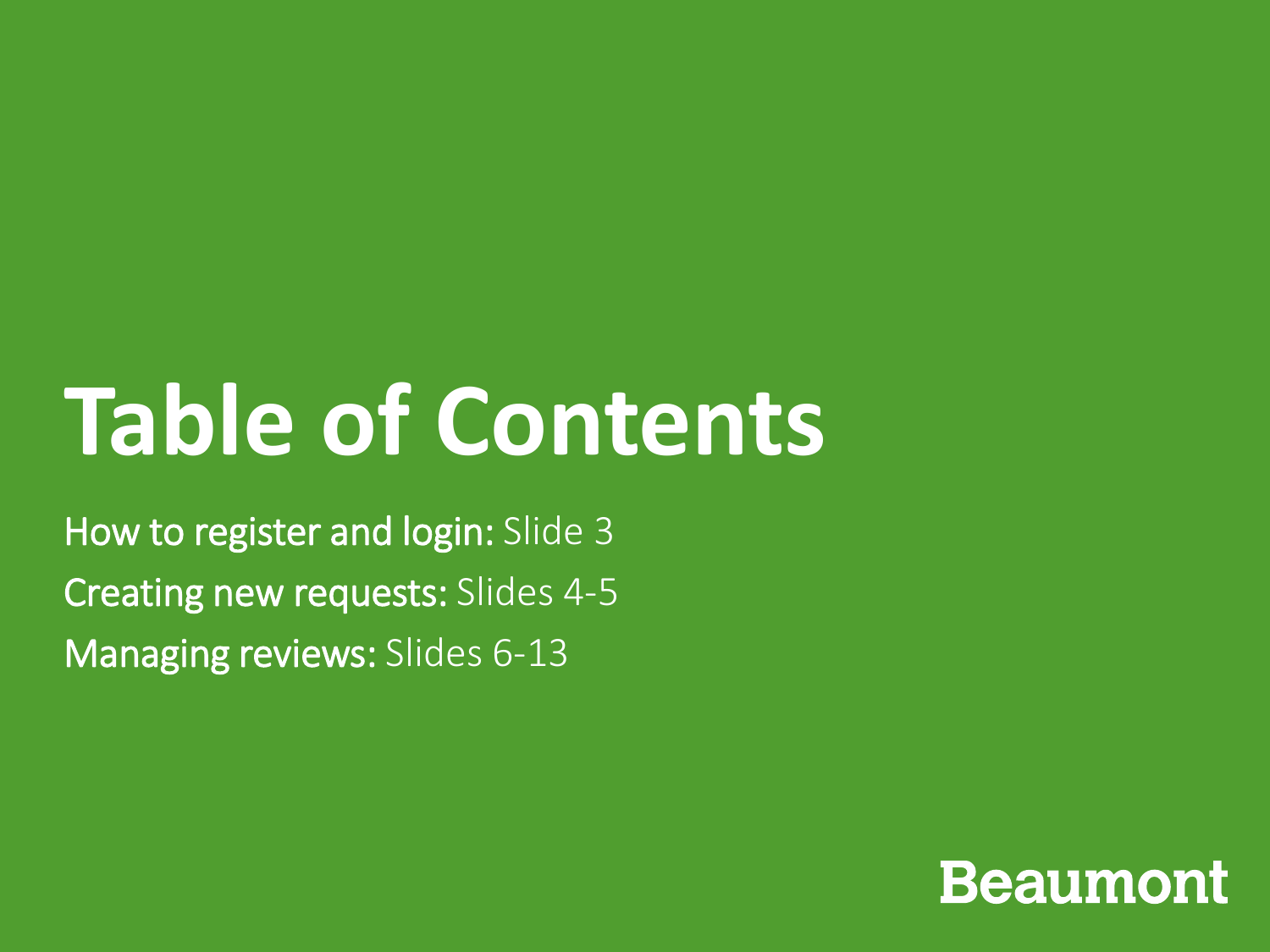### **Register or login**

- Two way to access
	- Brand Central
	- **[https://beaumont.ignite.inmotionnow.com](https://beaumont.ignite.inmotionnow.com/)**
- Create an account
	- Click 'Don't have an inMotion account? Sign Up!'
	- User Name = Beaumont email address
	- You'll receive an email to finish creating your account
	- Once you've created an account, use login screen on future visits

| tipmotion<br>ignite                      |  |
|------------------------------------------|--|
| <b>Beaumont Health</b>                   |  |
| Log in                                   |  |
| <b>Email Address</b>                     |  |
|                                          |  |
| Password                                 |  |
|                                          |  |
| Log In                                   |  |
| Don't remember your password?            |  |
| Don't have an inMotion account? Sign up! |  |
|                                          |  |

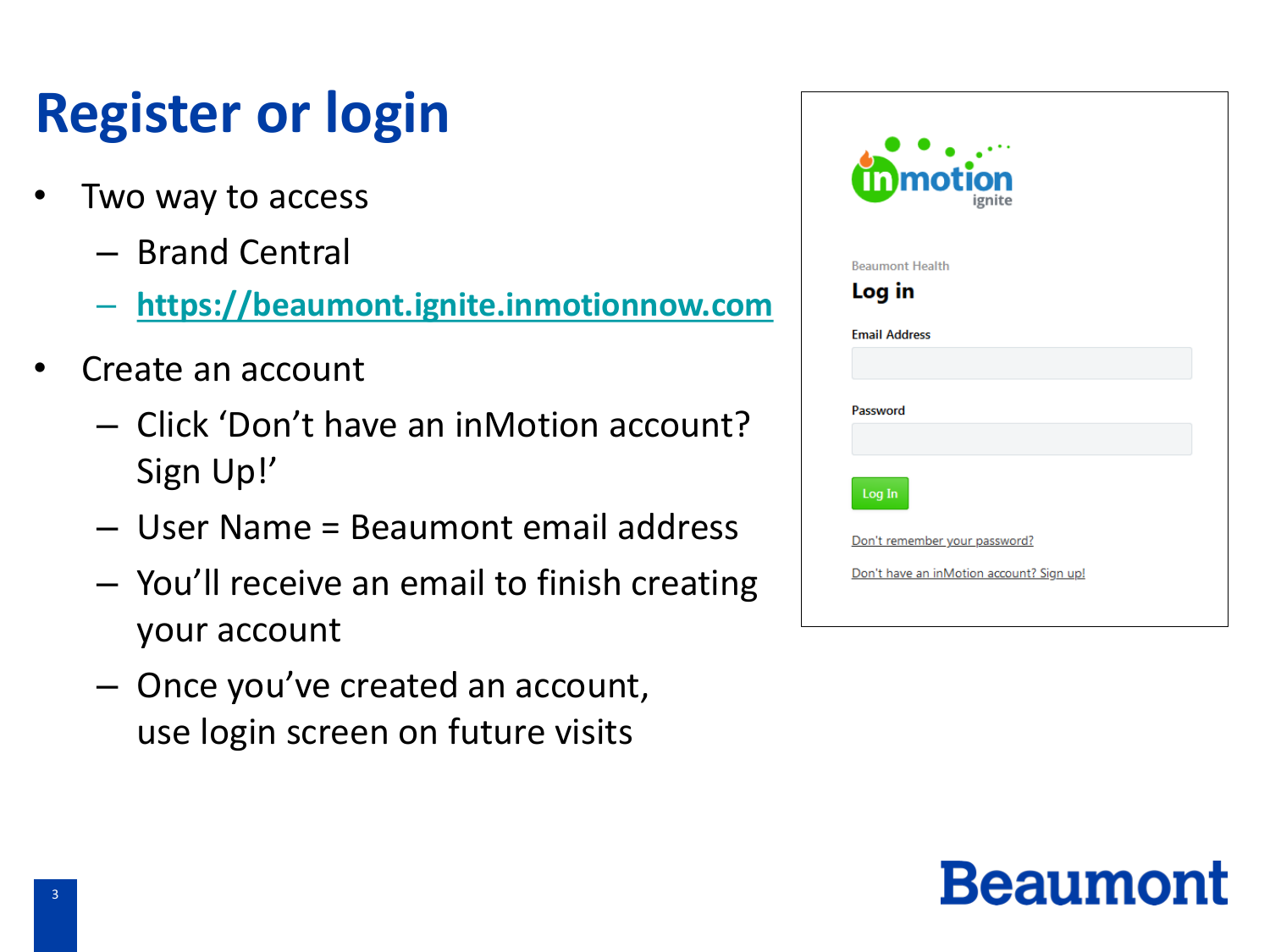### **Creating a new request**

- 1. Select the 'Requests' icons from the global navigation menu.
- 2. Click the 'Add Request' button in the top right-hand corner.

| fin<br><b>BETA</b><br>$\alpha$ | <b>Requests</b><br>My Requests | <b>My Requests</b><br><b>List, Grouped by Status</b> |              | <b>Add Request</b> | ٣ij |  |
|--------------------------------|--------------------------------|------------------------------------------------------|--------------|--------------------|-----|--|
| $\boldsymbol{\omega}$<br>্রি   |                                | COMPLETED<br>Summer Promotion                        | 自 Due Jun 15 | $\Box$             |     |  |
|                                |                                |                                                      |              |                    |     |  |

3. Enter a name for your request and select 'Create Request'.

| <b>Create Request</b>        |                                 |
|------------------------------|---------------------------------|
| Request Name *               |                                 |
| Sunflower Social Media Video |                                 |
|                              | <b>Create Request</b><br>Cancel |

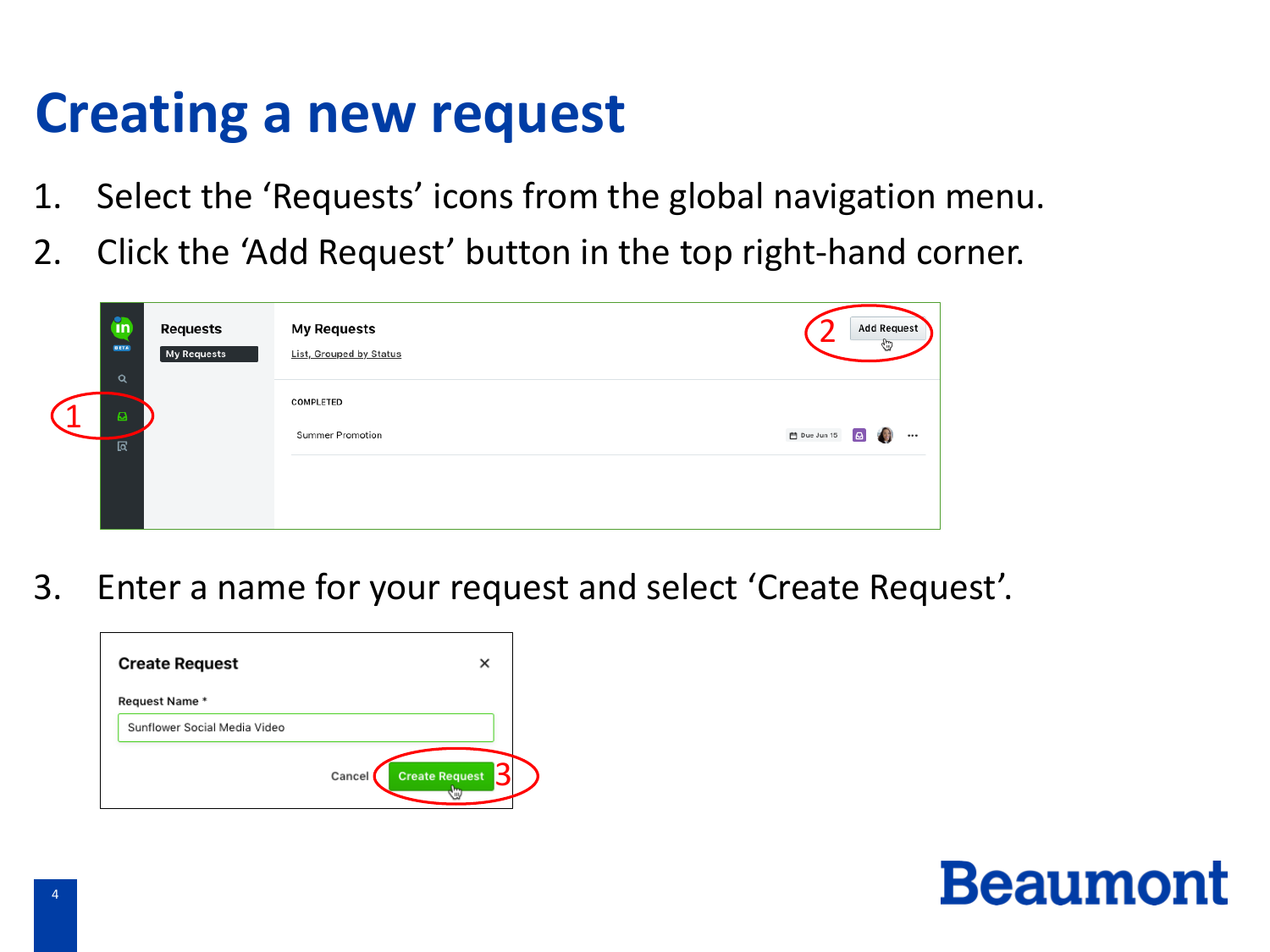### **Creating a new request (cont.)**

- 4. Complete the request form with your project information.
- 5. At the bottom of the form, you can add any attachments. Either drag and drop the files or click on the drag and drop field.
- 6. Closing your request without deleting will save the form as a draft. If you save as a draft, you'll be able to retrieve the request in your requests tab to complete later (Marketing will NOT have a record of your draft submission).
- 7. Select **SUBMIT REQUEST** at the bottom right to finalize your submission.

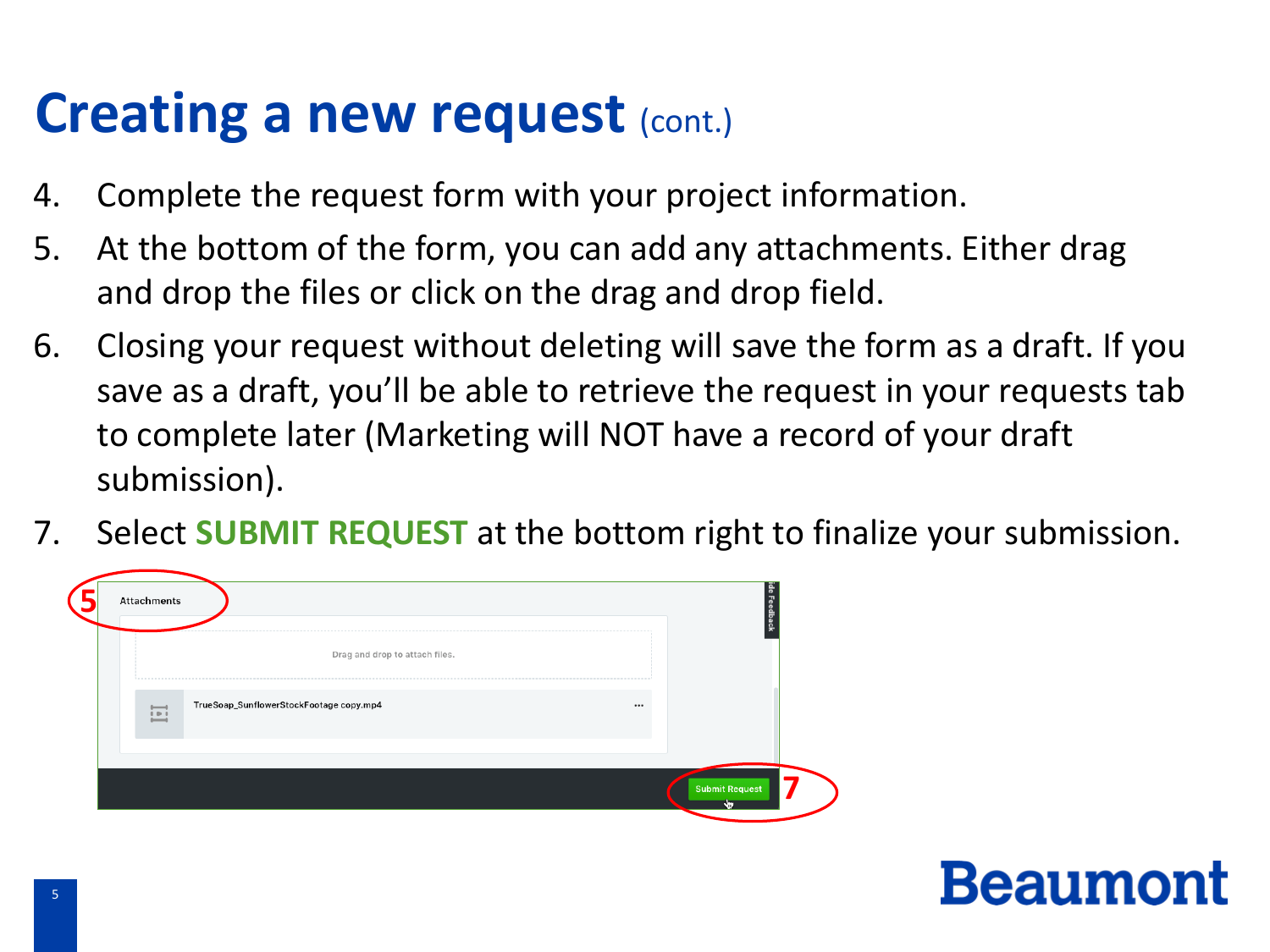### **Review:** Accessing your proof

- When your feedback is requested on a proof, you will receive an email notification containing a link that takes you directly to the review environment in your web browser.
- You can also access proofs from the **REVIEWS** tab of your account.
- When you first enter the review environment, you may see customizable instructions from the uploader. These instructions may include links, files or reference documents pertaining to the proof's review.
- Click **START MY REVIEW** to begin.



Kristen Vande Laare with Beaumont Health has invited you to review a proof:



Project Name: Monday Test with Kristen

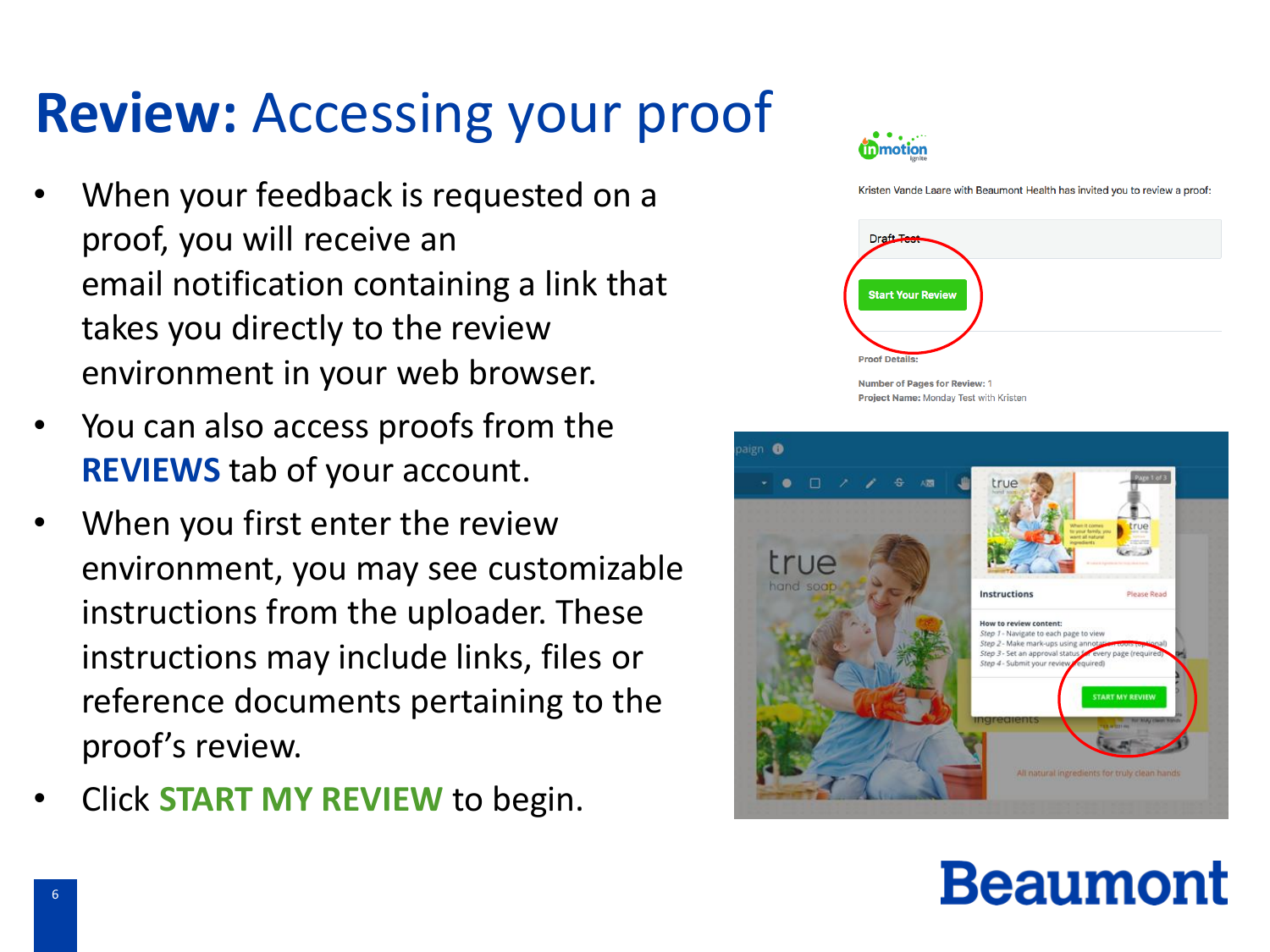### **Review:** Providing feedback

- 1. Easily provide feedback using the intuitive annotation tools in the toolbar (see slides 8-9 for more detail). Each annotation will automatically be associated with a comment.
- 2. After using on of the annotation tools, a comment box will automatically appear in the collaboration panel on the far right of the screen, allowing you to enter a comment. Annotations and comments will appear for all reviewers in real time.
- 3. Click **ADD COMMENT**  to save your markup.
- 4. Every annotation and its related comment will be **numbered**.
- 5. You can also **attach** files related to your comment.

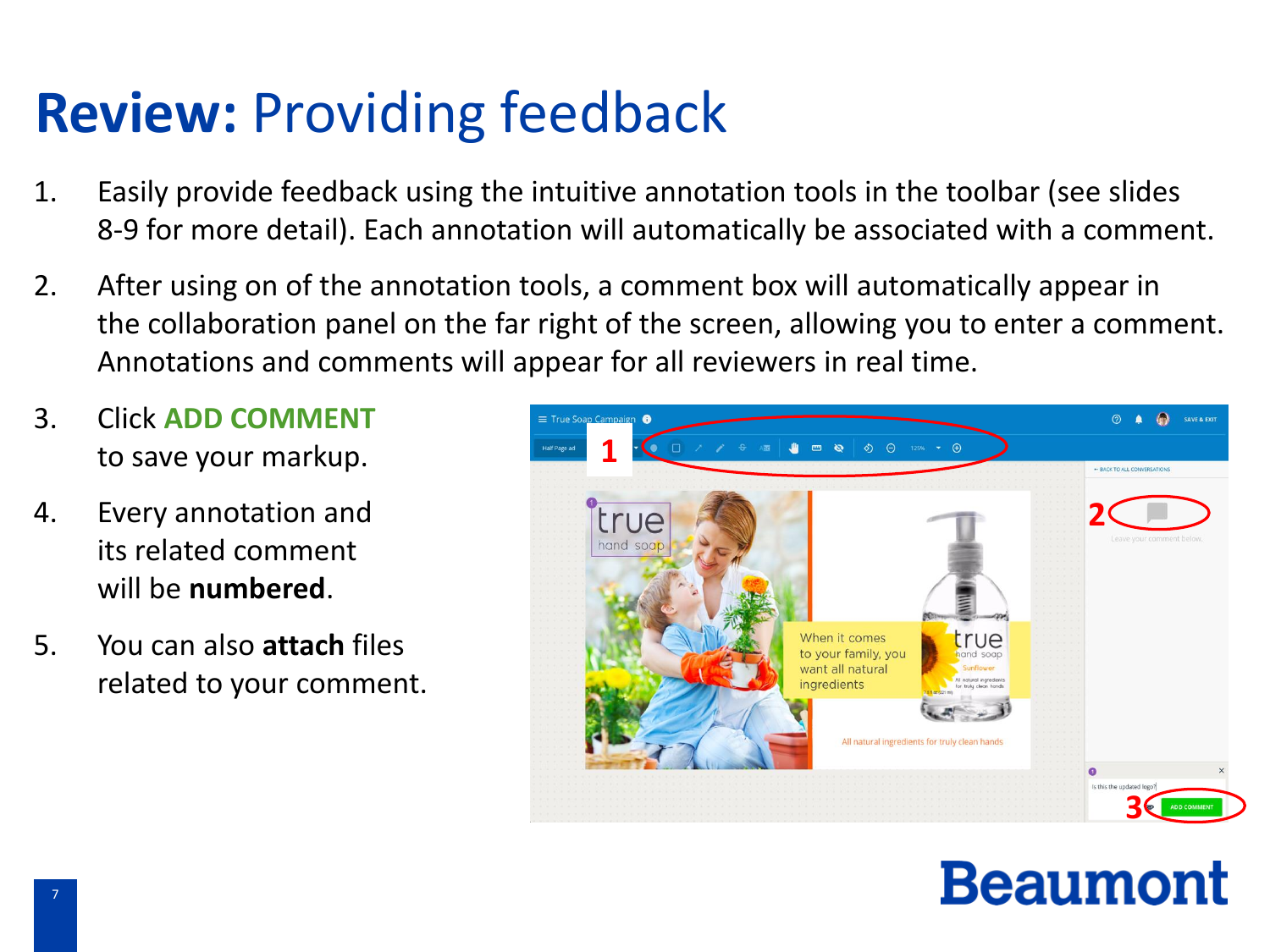### **Review: Annotation tools**

#### **DRAWING TOOLS**





The Rectangle Tool draws a transparent rectangle to highlight an area of the asset.



The **Arrow Tool** draws an arrow pointing to a particular area of the asset.



The Freehand Tool allows freehand drawing on the asset.

#### **TEXT TOOLS**



The Strikethrough Tool adds a strikethrough line over the text in the asset and populates that text in quotation marks into the comment field. This allows you to ask the content producer to remove the text.



The Highlight Tool highlights the text in the asset and populates that text in quotation marks into the comment field. You can edit or provide feedback on the text for the content producer as necessary.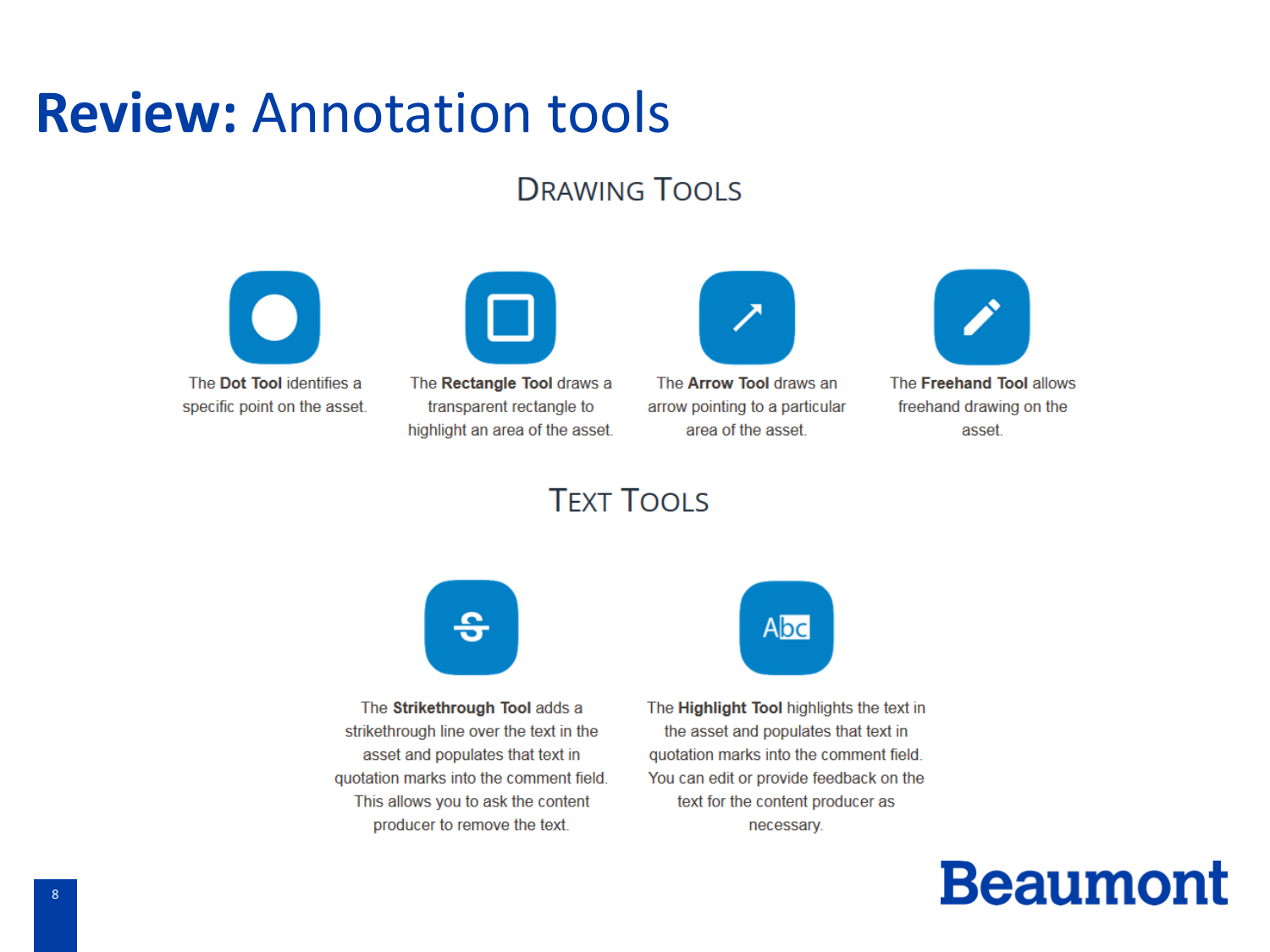### **Review: Annotation tools (cont.)**

#### **CANVAS TOOLS**

ZOOM



The Pan Tool allows you to grab the asset and move it around on the review canvas.

| யய |
|----|
|    |

The **Measure Tool** allows you to measure asset components in pixels, inches, and centimeters.

The Hide Annotation Tool allows you to temporarily hide all markups from the asset.



The Rotation Tool allow you to rotate the asset 90° counter clockwise.

| 100%                                      | Ð |
|-------------------------------------------|---|
| Show All<br>Fit Width<br><b>Full Size</b> |   |
| 25%<br>50%                                |   |

The Zoom Tool allows you to zoom in and out on the asset. You also have 'Show All,' 'Fit Width,' 'Full Size,' and various zoom percentages for viewing the asset. The maximum zoom percentage level is based on your choice of browser.

Assets default to "Show All," which allows the reviewer to see the full length and width of the asset they've been asked to review.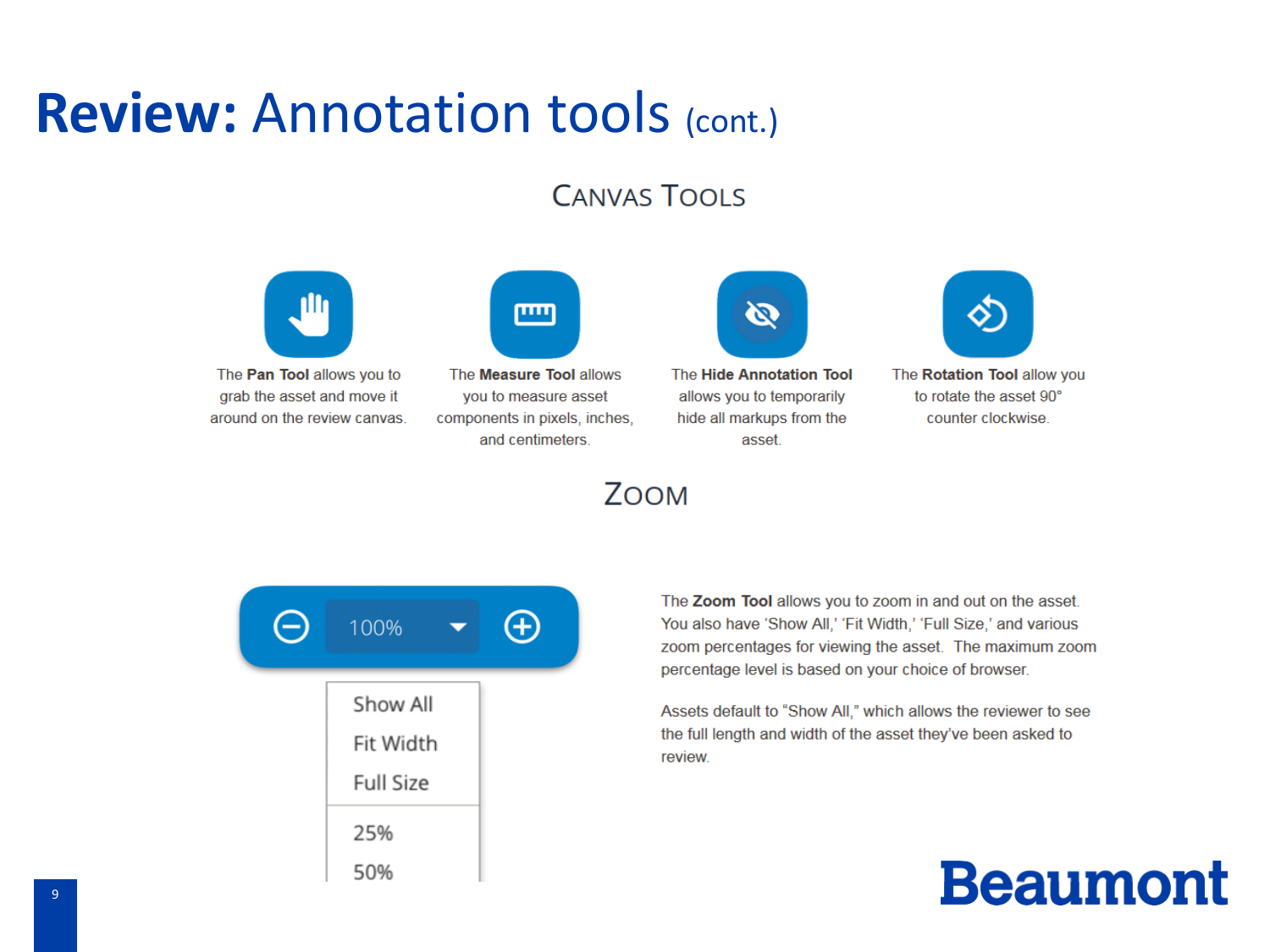### **Review:** Page navigation

- 1. The PAGE NAVIGATOR in the top left shows all assets in the proof. Navigate to other pages by clicking on the corresponding thumbnail. Assets also show an at-a-glance view of status. Before you submit your own approval statuses, it will show your selected page status. After your review has been submitted, it will show the aggregate status of each page.
- 2. Navigate through the proof by selecting the left or right page navigation arrows at the top of the collaboration panel.
- **3. SAVE & EXIT** will save your review for your return later. The system also periodically auto-saves.

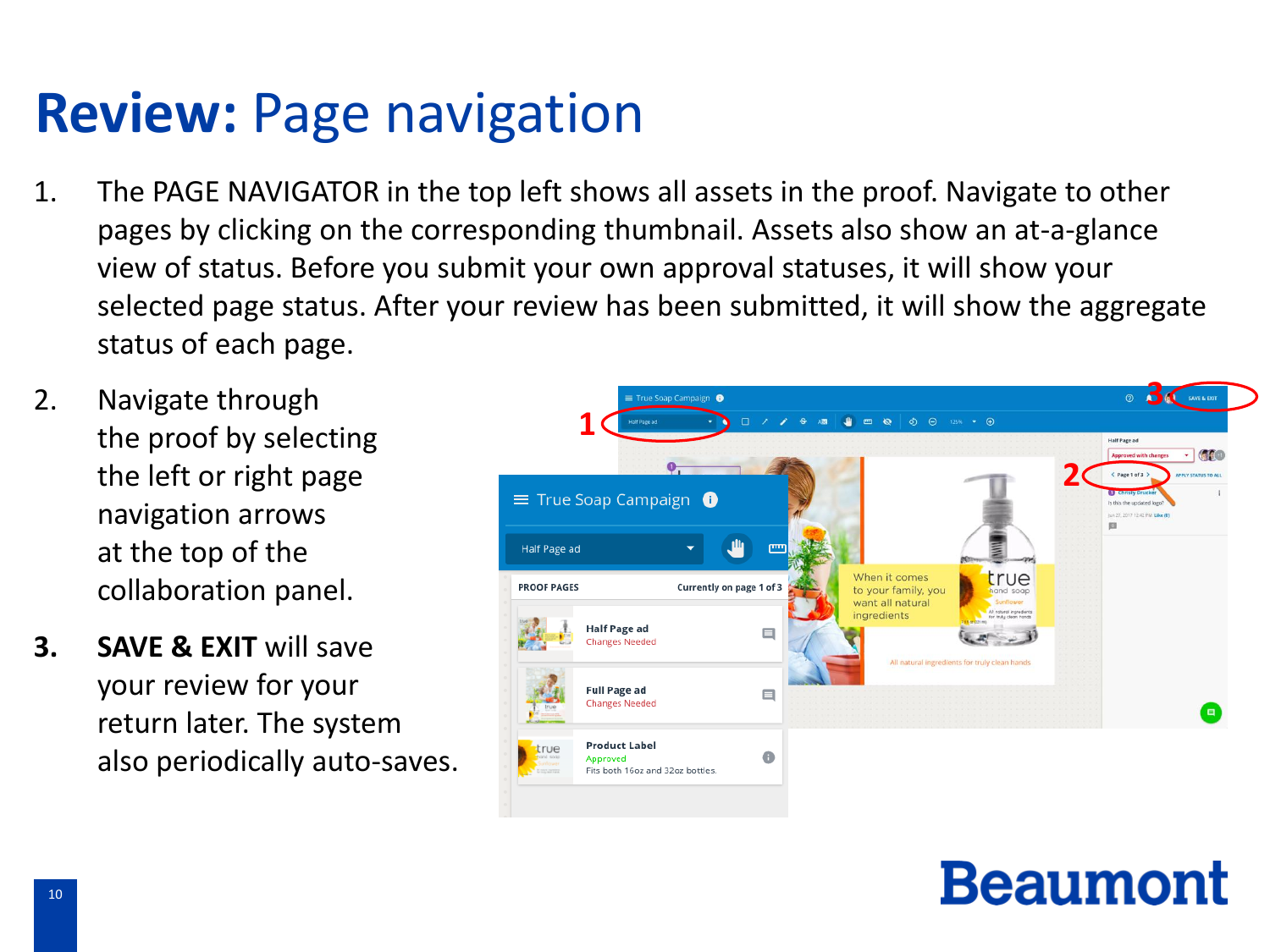### **Review:** Approval statuses

- Before you can submit and complete the review process, **an approval status is required for each page**, such as *Approved as is* or *Change and resubmit.*
- Set the approval status by selecting the drop down menu on the right side above the collaboration panel.
- After selecting a status, you can **APPLY STATUS TO ALL PAGES** in the proof.
- Click the page navigation arrows to review the next page in the proof.

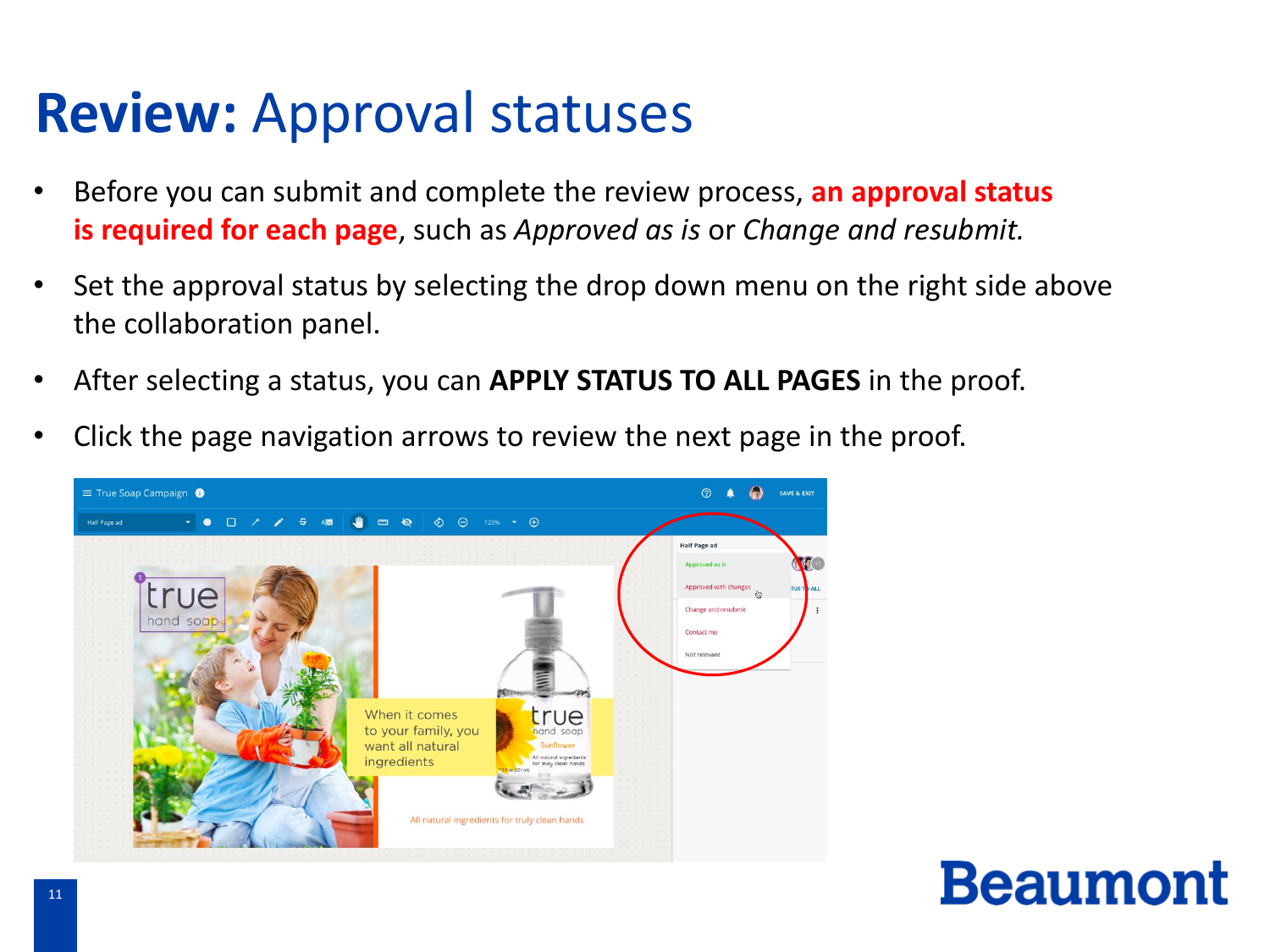### **Review:** Submitting

- **1. Saving:** At any time during your review, click **SAVE & EXIT** to save your work and complete your review later.
- **2. Submitting review:** After applying an approval status to all assets in the proof, the **SAVE & EXIT** button will update to **SUBMIT REVIEW.**